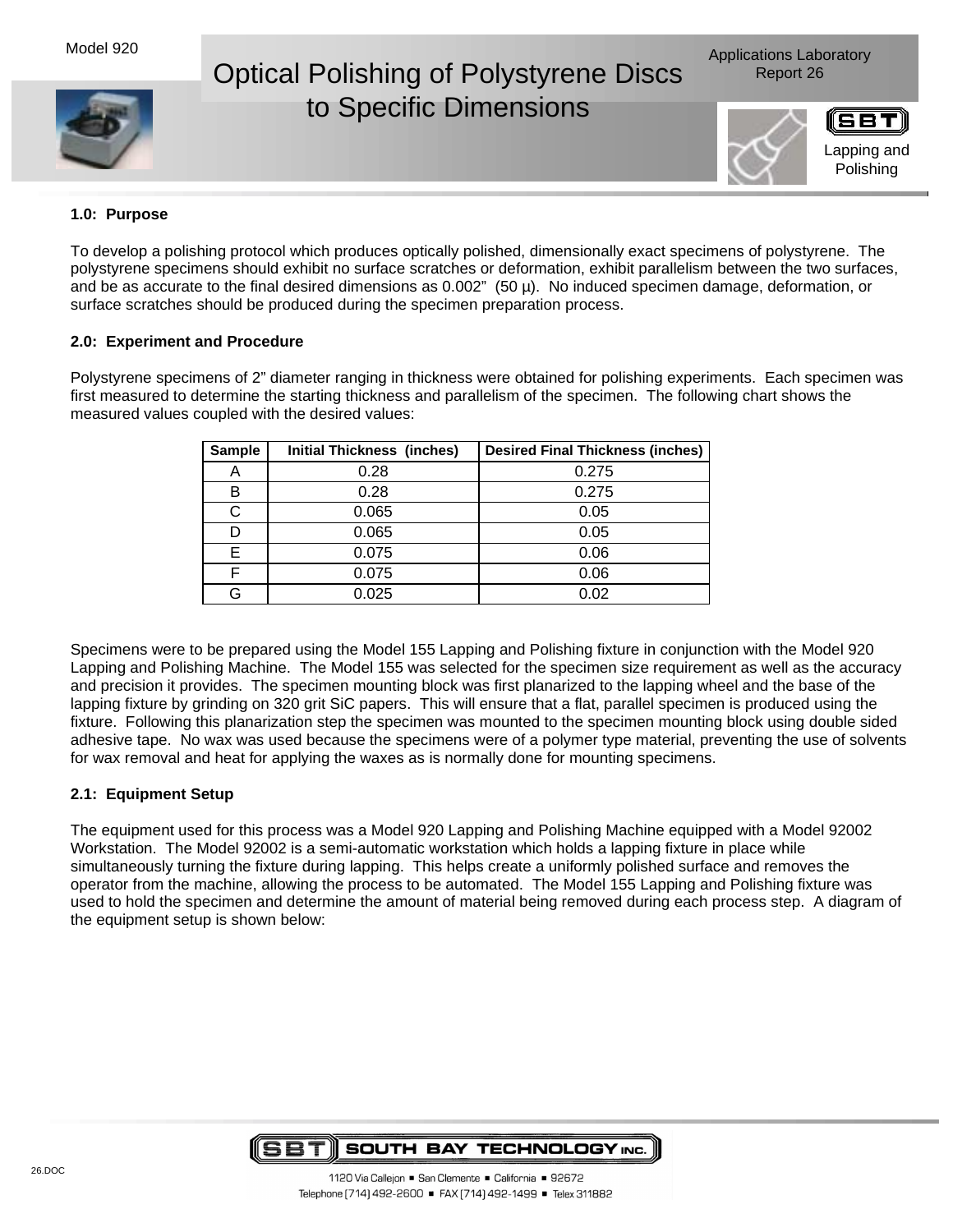

Figure 1: Illustration of the equipment setup used for this experiment. The Model 155 is rotated in the same direction as the lapping wheel, creating a uniform polish over the surface of the specimen. Both the fixture speed and lapping wheel speed are variable and additional load can be applied to the top of the Model 155, enhancing removal rate.

## **2.2: Polishing Protocol**

Careful consideration of the polishing protocol was needed to ensure that a uniformly smooth specimen was produced without inducing any defects and to guarantee that the proper dimension is achieved on the specimen. The primary concerns for these softer plastic materials is deformation, polishing rate, and polishing uniformity. For this process, a polishing cloth which is short napped with firm backing is needed to prevent any non uniform polishing from occurring. All processes described below used a lapping wheel speed of 60 rpm and an arm speed of 7 on the dial setting. Each process step uses a dedicated polishing cloth for each abrasive grit size. This ensures no cross contamination is created which may hinder the polishing process.

Below is a description of the protocol used for these samples.

- $30 \mu$  Al<sub>2</sub>O<sub>3</sub>: The first step used was a rough grinding of aluminum oxide abrasive slurry on ShaneyPol Medium polishing cloth. This cloth is a firm backed pad without nap or flocked fibers to cause edge rounding. The Model 155 was set up to remove 0.001" (50µ) of material at this stage, Load: 100 grams; Total time: 15 minutes
- $22 \mu$  Al<sub>2</sub>O<sub>3</sub>: This step is used to polish out the 30 µ scratches and to remove more stock material. The same polishing cloth was used as with 30µ. The Model 155 was set up to remove 0.001" (50 µ) of material. Load: 100 grams; Total time: 20 minutes
- $5 \mu$  Al<sub>2</sub>O<sub>3</sub>: Polishing out the scratches created by the previous steps is done here to produce a smooth surface finish. The same polishing cloth was used as with 22 $\mu$ . The Model 155 was set to remove just under 0.001" ( $\sim$  20 µ). Load: 50 grams; Total time: 10 minutes.
- $0.05 \mu$  Al<sub>2</sub>O<sub>3</sub>: This is the final polishing step which produces the mirror finish. The polishing cloth used for this final step is a Synthetic Velvet cloth, with a short nap and thin fabric backing, producing a good polish and minimum edge rounding. Polishing time: 5 minutes.

Following this process on one side, the same process is repeated on the other side of the specimen, producing an identical surface finish on both sides. The primary area of difficulty is the removal of the specimen from the mounting block when the specimen is very thin. For the thicker specimens this was not a problem, but the thin sections had to be carefully removed using a very thin razor blade and mild soapy water to remove the adhesive residue from the surface of the specimen.